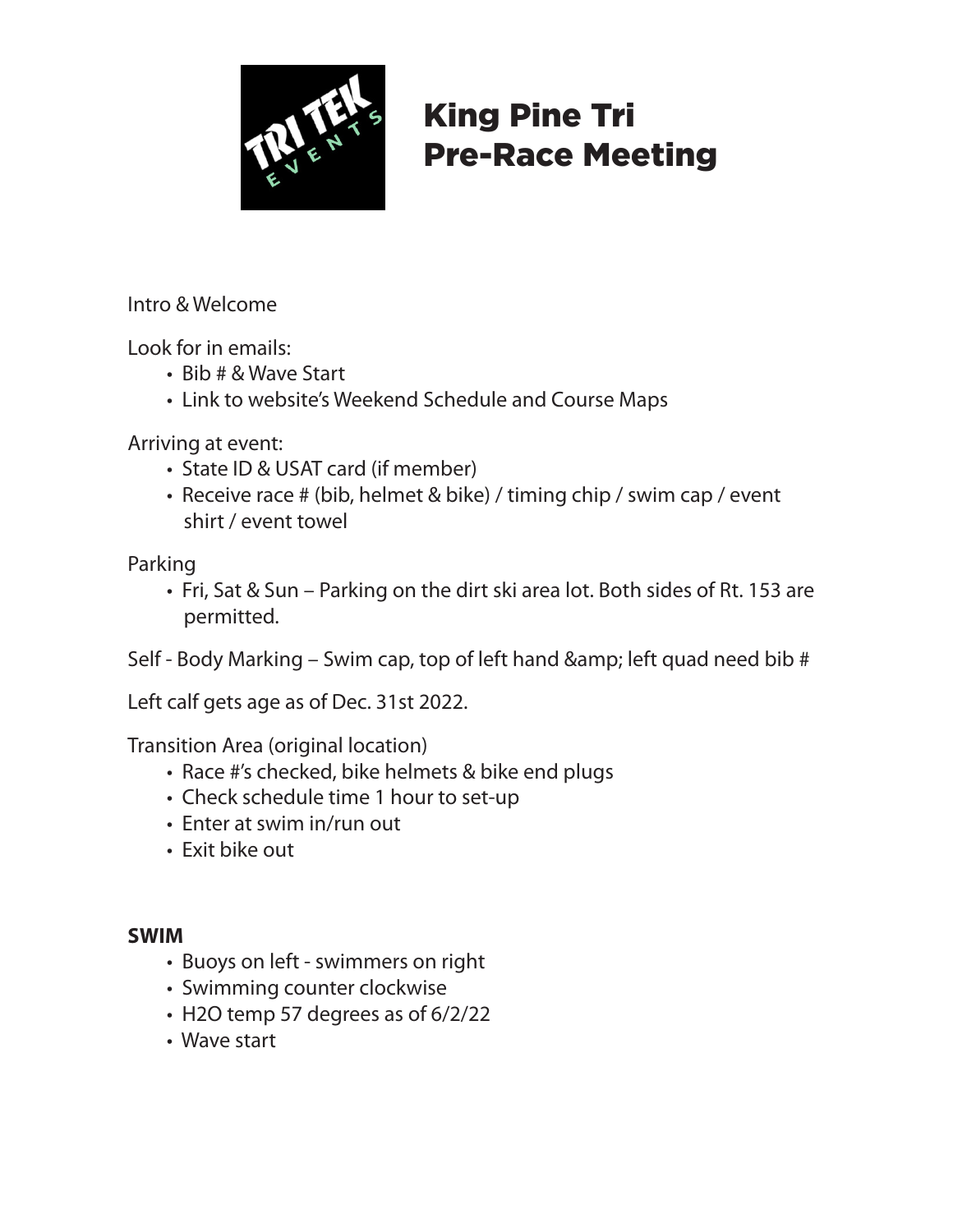### **BIKE**

- Thank you, Philbrick's Bike Shop, will be on site & course call Meg if you need anything .Great time to use your gift cards!
- Per USAT Rules Helmet on and clipped before moving bike. Do not mount bike till at the mount/dismount line (in road).

#### **RUN**

- Sprint & Olympic out & back
- 2 water table sprint / 4 water tables Olympic H2O Tables
- Will have water & ice (weather dependent)
- Self service

Finish - waterfront area

- Return Chip
- Medal pick-up
- Beverages & ice
- Post-race Brunch served in the base of the ski area. Must have bib # to get breakfast.

## Aquabike

- Finishes at bike in
- Walk to finish to claim finisher's medal & return chip

Duathlon

- Start on Rt. 153 in the area across from transition.
- Merge with swimmers on way into transition

Relay Teams

- Hand off at swim in / Run out
- Use designated relay area